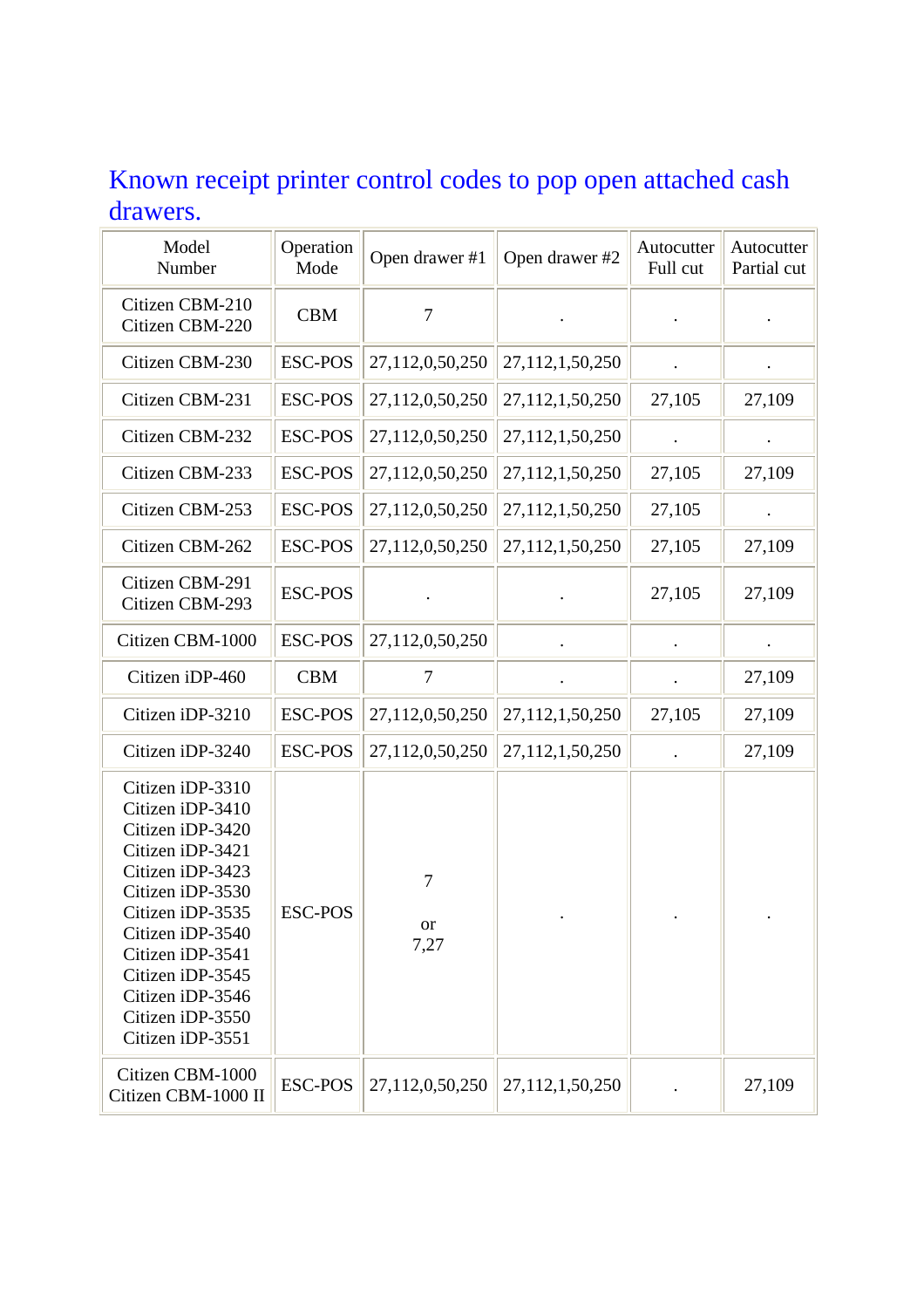| Citizen PPU-231 | <b>ESC-POS</b>                      |                                                 |                                        | 27,105 | 27,109 |
|-----------------|-------------------------------------|-------------------------------------------------|----------------------------------------|--------|--------|
| Manufacturer    | Model                               | <b>Drawer Codes</b>                             | <b>Cutter Codes</b>                    |        |        |
| Axiohm          | A715<br>A756<br>A794                | 27,112,0,48,251<br><b>OR</b><br>27,112,1,49,251 | 27,105 - Full<br>27,109 - Partial      |        |        |
| Bixolon         | SRP-275                             | 27,112,48,55,121                                |                                        |        |        |
| Epson           | $\overline{?}$                      | 27,112,48,55,121                                |                                        |        |        |
| Epson           | M51PD                               | 27,112,0,25,250                                 |                                        |        |        |
| Epson           | <b>TM-T60</b>                       | 27,112,32,25                                    |                                        |        |        |
| Epson           | TM-L60II                            | 27,70,0,50,50                                   |                                        |        |        |
| Epson           | <b>TM-T70</b>                       | 27,112,48,55,121                                | 27,109                                 |        |        |
| Epson           | TM-T80P                             | 27,112,0,25,250                                 |                                        |        |        |
| Epson           | T88iii<br><b>TM-U200D</b>           | 27,112,0,25,250                                 | 27,109                                 |        |        |
| Epson           | T88iiiP<br><b>TM-U200D</b>          | 27,112,0,64,240                                 | 27,109                                 |        |        |
| Epson           | <b>TM-88IV</b>                      | 27,112,48,55,121                                | 27, 109                                |        |        |
| Epson           | <b>TM-88V</b>                       | 27,112,48,55,121                                |                                        |        |        |
| Epson           | M188D                               | 27,112,48,55,121                                | 27,112,0, 5,250                        |        |        |
| Epson           | M192C                               | 27,112,48,55,121                                | 27,109                                 |        |        |
| Epson           | <b>TM-U200</b>                      | 27,112,0,25,250<br><b>OR</b><br>27,112,0,64,240 |                                        |        |        |
| Epson           | <b>TM-U200B</b>                     | 27,112,48,25,250                                |                                        |        |        |
| Epson           | <b>TM-U200D</b>                     | 27,112,0,64,240                                 |                                        |        |        |
| Epson           | <b>TM-U210PD</b><br><b>TM-U210D</b> | 27,112,0,25,250                                 | 27,112,0,75,250                        |        |        |
| Epson           | <b>TM-U220A</b><br><b>TM-U220PD</b> | 27,112,0,25,250<br><b>OR</b><br>27,112          | 27,112,0,75,250<br><b>OR</b><br>27,105 |        |        |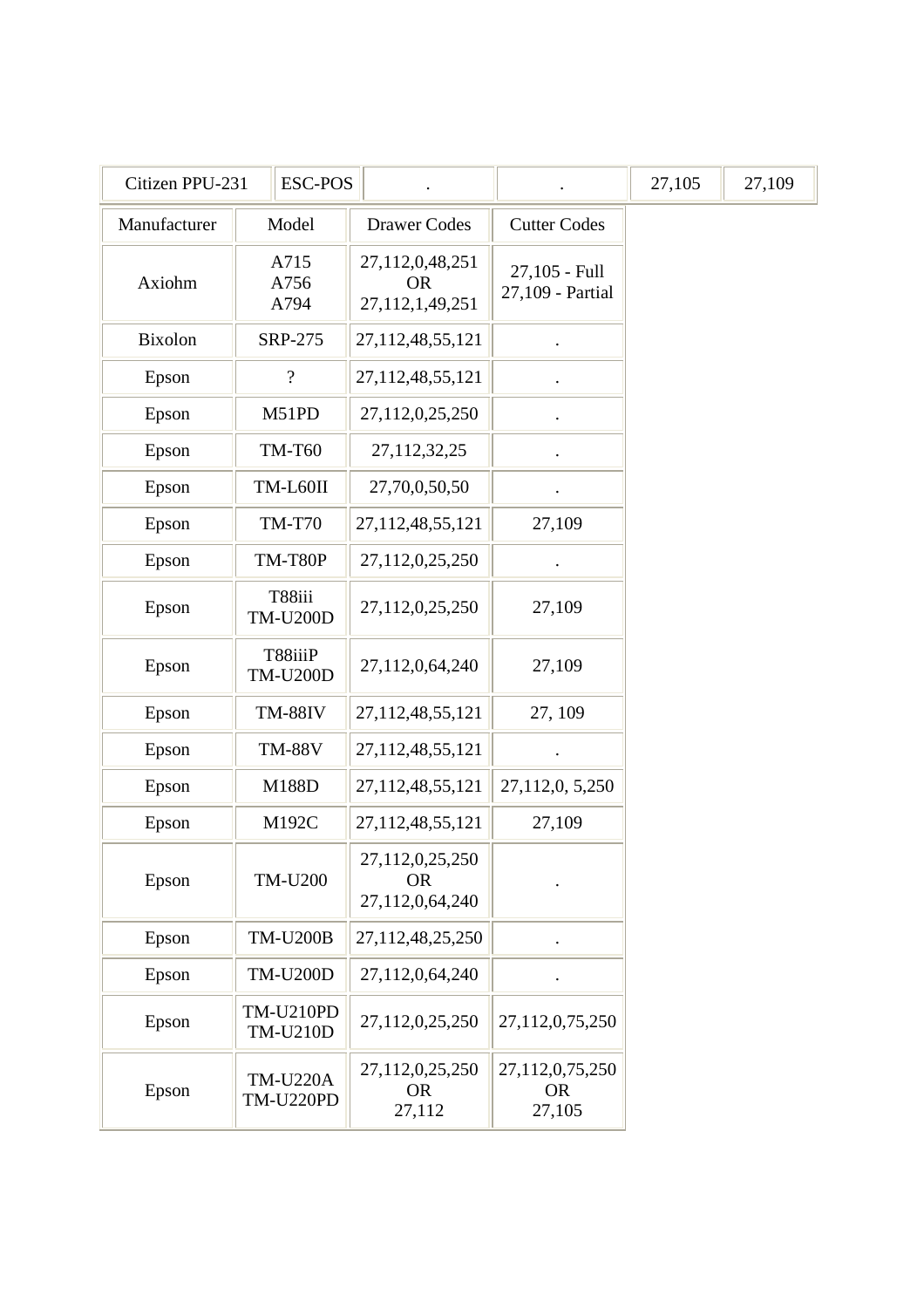| Epson      | <b>TM-U295</b>     | 27,112,48,55,121                                 |                    |
|------------|--------------------|--------------------------------------------------|--------------------|
| Epson      | <b>ADP 300</b>     | 27,112,0,25,250                                  |                    |
| Epson      | <b>TM-300D</b>     | 27,112,0,25,250                                  | 27,105             |
| Epson      | <b>TM-U950P</b>    | 27,112,0,50,250                                  |                    |
| Epson      | $LX-300+$          | 27,112,0,25,250<br><b>OR</b><br>27,112,48,55,121 |                    |
| Epson      | TM-U300PD          | 27,112,0,25,250                                  |                    |
| Epson      | <b>TM-U325D</b>    | 27,112,0,25,250                                  |                    |
| Epson      | TM-U375            | 27,112,0,25,250                                  |                    |
| Epson      | M665A              | 27,112,48,55,121                                 |                    |
| Epson      | <b>TM-T883P</b>    | 27,112,0,50,250                                  | 27,109             |
| Epson      | <b>TM-U950P</b>    | 27,112,0,50,250                                  |                    |
| Epson      | <b>TM-H5000II</b>  | 27,113,0,25,250<br><b>OR</b><br>27, 25, 247      |                    |
| Epson      | TM-H6000           | 27, 112, 48, 55, 121                             |                    |
| <b>IBM</b> | 4610               | 7                                                |                    |
| <b>IBM</b> | 4610               | 27,112,0,50,250                                  | 2,12               |
| Ithaca     | PcOS <sub>51</sub> | 27,112,0,25,250                                  |                    |
| Ithaca     | PcOS 52            | 27,112,0,25,250                                  |                    |
| Ithaca     | POSjet             | 27,112,0,25,250                                  |                    |
| Ithaca     | 80 PLUS            | 27,120,1                                         | 27,118             |
| Ithaca     | <b>SERIES 90</b>   | 27,120,1                                         |                    |
| Ithaca     | 150                | 27,120,1                                         |                    |
| Ithaca     | POSjet 1000        | 27,120,1                                         |                    |
| <b>NCR</b> | 7167               | Drawer #1<br>27,112,0,55<br>Drawer #2            | 27, 105<br>27, 109 |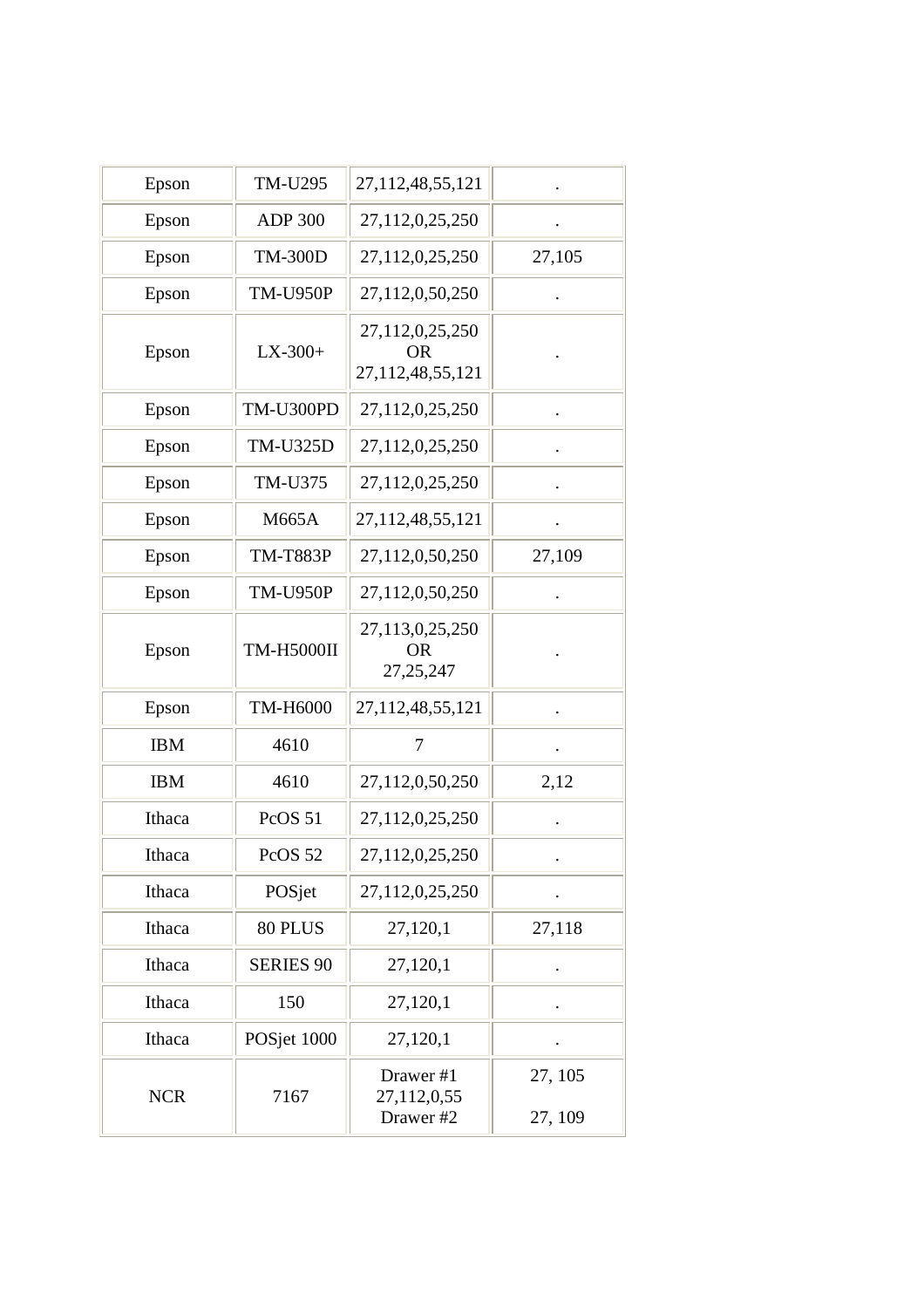|             |                  | 27, 112, 1, 55                                   |                    |
|-------------|------------------|--------------------------------------------------|--------------------|
| Olivetti    | <b>PRT-100</b>   | 27,112,0,25,250                                  | 27, 12, 0, 25, 250 |
| POS-X       | <b>XR-200</b>    | 27,112,0,25,250                                  | 27,105             |
| POS-X       | <b>XR-500</b>    | 27,112,0,25,250                                  | 27,105             |
| Posiflex    | <b>CR 4200</b>   | 27,112,80,25,250<br><b>OR</b><br>27,112,0,25,250 |                    |
| Posiflex    | <b>AURA 5600</b> | 27,112,0,25,250<br>or<br>27,112,80,25,250        |                    |
| Posiflex    | PP6000/7000      | 27,112,0,25,250                                  |                    |
| Samsung     | <b>STP 131</b>   | 27,112,0,48,50                                   |                    |
| Samsung     | <b>SRP 270</b>   | 27,112,0,25,250<br><b>OR</b><br>27,112,0,60,240  |                    |
| Samsung     | <b>SRP 270A</b>  | 27,112,0,64,240                                  |                    |
| Samsung     | <b>SRP 270</b>   | 27, 112, 48, 55, 121                             | 27,109,0,25,250    |
| Samsung     | <b>SRP 350</b>   | 27,110,0,25,250                                  |                    |
| <b>Star</b> | All?             | 27, 7, 11, 55, 7                                 |                    |
| <b>Star</b> | <b>TSP 100</b>   | 7                                                | 27,100             |
| <b>Star</b> | SP212            | 27, 7, 11, 55, 7                                 |                    |
| Star        | TSP200           | 27, 7, 11, 55, 7                                 | 27,100,48          |
| Star        | SP500            | 27,122,49,7<br><b>OR</b><br>27, 7, 11, 55, 7     | 27,100,48          |
| <b>Star</b> | <b>TSP-600</b>   | 7<br><b>OR</b><br>27,7,10,50,7                   | 27,100,51          |
| <b>Star</b> | <b>TSP-700</b>   | 27,07,11,55,07                                   | 27,100,51          |
| <b>Star</b> | SP2000           | 27,122,49,7                                      | 27,100,48          |